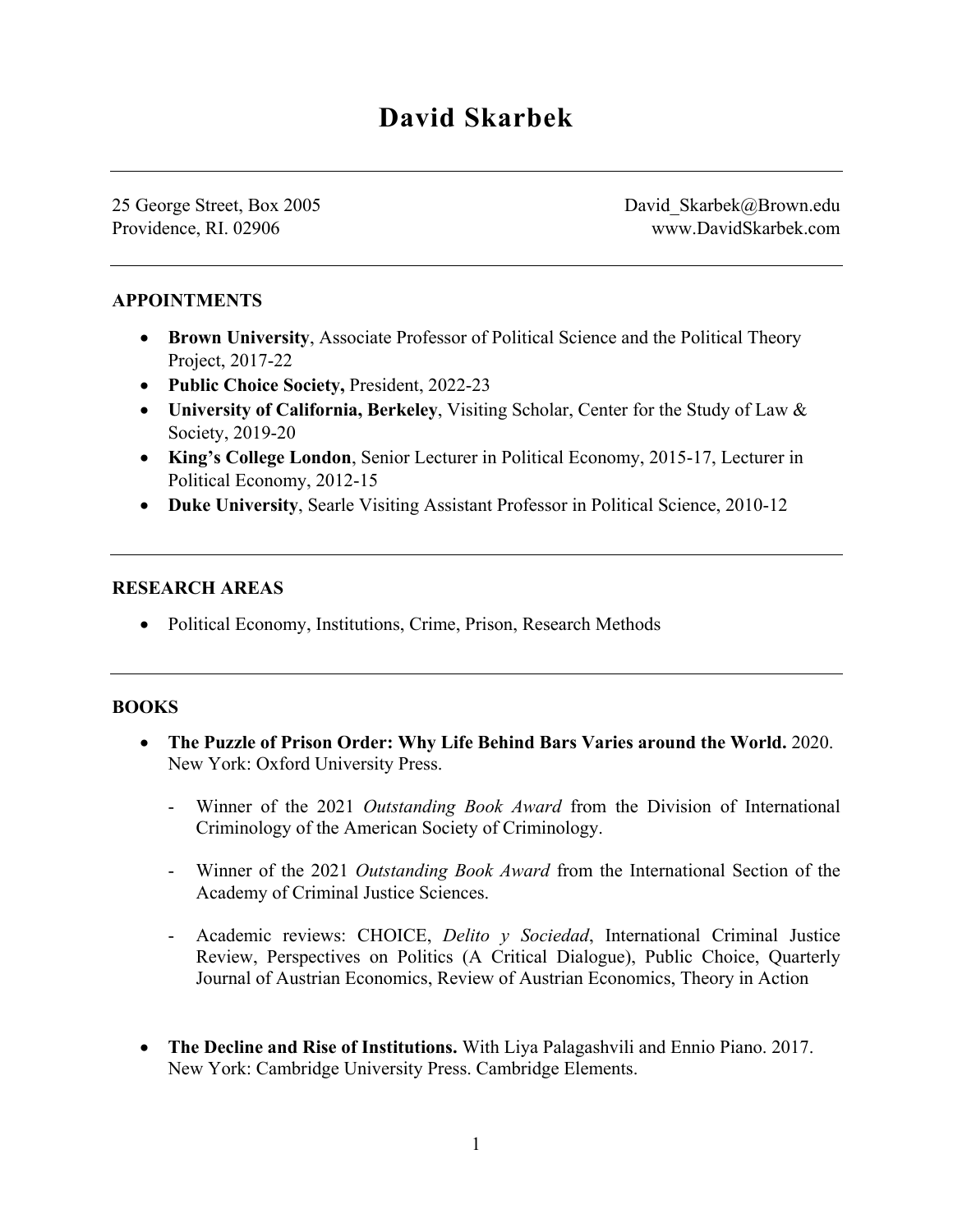- **The Social Order of the Underworld: How Prison Gangs Govern the American Penal System**. 2014. New York: Oxford University Press. 2016: Chinese University of Political Science and Law Press.
	- Winner of the 2016 *William H. Riker Award* for Best Book in Political Economy in the previous three years, from the Political Economy Section of the American Political Science Association.
	- Winner of the 2014 *Outstanding Publication Award* from the International Association for the Study of Organized Crime.
	- Shortlisted for the 2014 *Thinking Allowed Ethnography Award* from the British Sociological Association and the BBC.
	- Academic reviews: American Journal of Sociology, British Journal of Criminology, Cato Journal, Contemporary Sociology, Criminal Justice Review, Economic Affairs, Global Crime, Independent Review, Journal of Legal Pluralism and Unofficial Law, Latin American Research Review, LSE Review of Books, Public Choice, Punishment & Society, Quarterly Journal of Austrian Economics, Theoretical Criminology
	- Media reviews: The Atlantic, BBC, Business Insider, The Economist, Estado de São Paulo, Forbes, The Independent, Marginal Revolution, The Times.

## **REFEREED JOURNAL ARTICLES**

- **"The Organization of Danish Gangs: A Transaction Cost Approach."** With Stefan Sløk-Madsen, Andreas Hansen, and Alexander Rezaei. *Trends in Organized Crime*. 2021.
- **"The Evolution of Norms within a Society of Captives."** With Chad Seagren. *Journal of Economic Interaction and Coordination*. 2021.
- **"Institutional Design and Elite Support for Climate Policies."** With Danilo Freire and Umberto Mignozzetti. *Journal of Experimental Political Science.* 2021.
- **"Qualitative Research Methods for Institutional Analysis"** *Journal of Institutional Economics.* 2020.
	- Lead article, with three comments published in response.
	- Shortlisted for the 2021 *Elinor Ostrom Prize* from the World Interdisciplinary Network for Institutional Research.
	- Winner of the 2020 *Best Article Prize* from the Society for the Development of Austrian Economics.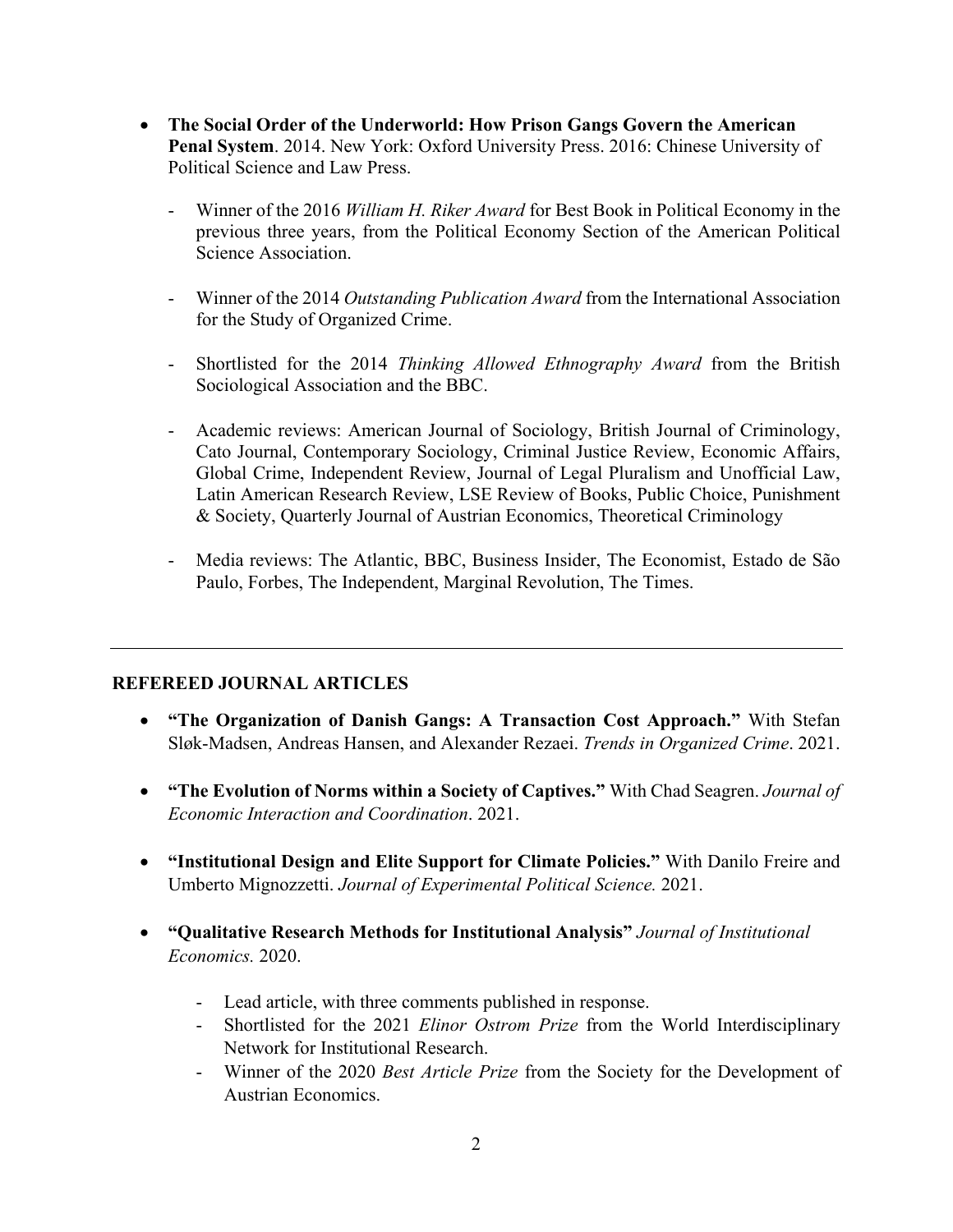- **"Covenants without the Sword? Comparing Prison Self-Governance Globally."** *American Political Science Review*. 2016.
- **"Criminal Rituals."** With Peng Wang. *Global Crime.* 2015.
- **"Prison Gangs and the Community Responsibility System."** With M. Garrett Roth. *Review of Behavioral Economics.* 2014.
- **"The Effect of Prison Gang Membership on Recidivism."** With Brendan Dooley and Alan Seals. *Journal of Criminal Justice.* 2014.
- **"Why Didn't Slaves Revolt More Often During the Middle Passage?"** With Andrew Marcum. *Rationality & Society*. 2014.
- **"The Governance Institutions of a Drug Trafficking Organization."** With James Kostelnik. *Public Choice*. 2013.
- **"The Industrial Organization of Street Gangs."** With Russell Sobel. *Journal of Gang Research.* 2012.
- **"Anarchy, Groups, and Conflict: An Experiment on the Emergence of Protective Associations."** With Adam Smith and Bart Wilson. *Social Choice & Welfare.* 2012.
- **"Prison Gangs, Norms, and Organizations."** Journal of Economic Behavior & Organization. 2012.
	- Winner of a 2015 *Emerald Citation of Excellence Award* for outstanding research from the Emerald Publishing Group.
	- Winner of the 2013 *Best Article Prize* from the Society for the Development of Austrian Economics.
- **"Sweatshops, Opportunity Costs, and Non-Monetary Compensation: Evidence from El Salvador."** With Emily Skarbek, Brian Skarbek, and Erin Skarbek. *American Journal of Economics & Sociology*. 2012.
- **"Governance and Prison Gangs."** *American Political Science Review*. 2011.
	- Reprinted in *The Economics of Governance*. Edited by Donald Wittman. Edward Elgar Publisher, 2016.
	- Reprinted in *Transnational Organized Crime*. Edited by James Sheptycki. Sage Publications, 2014.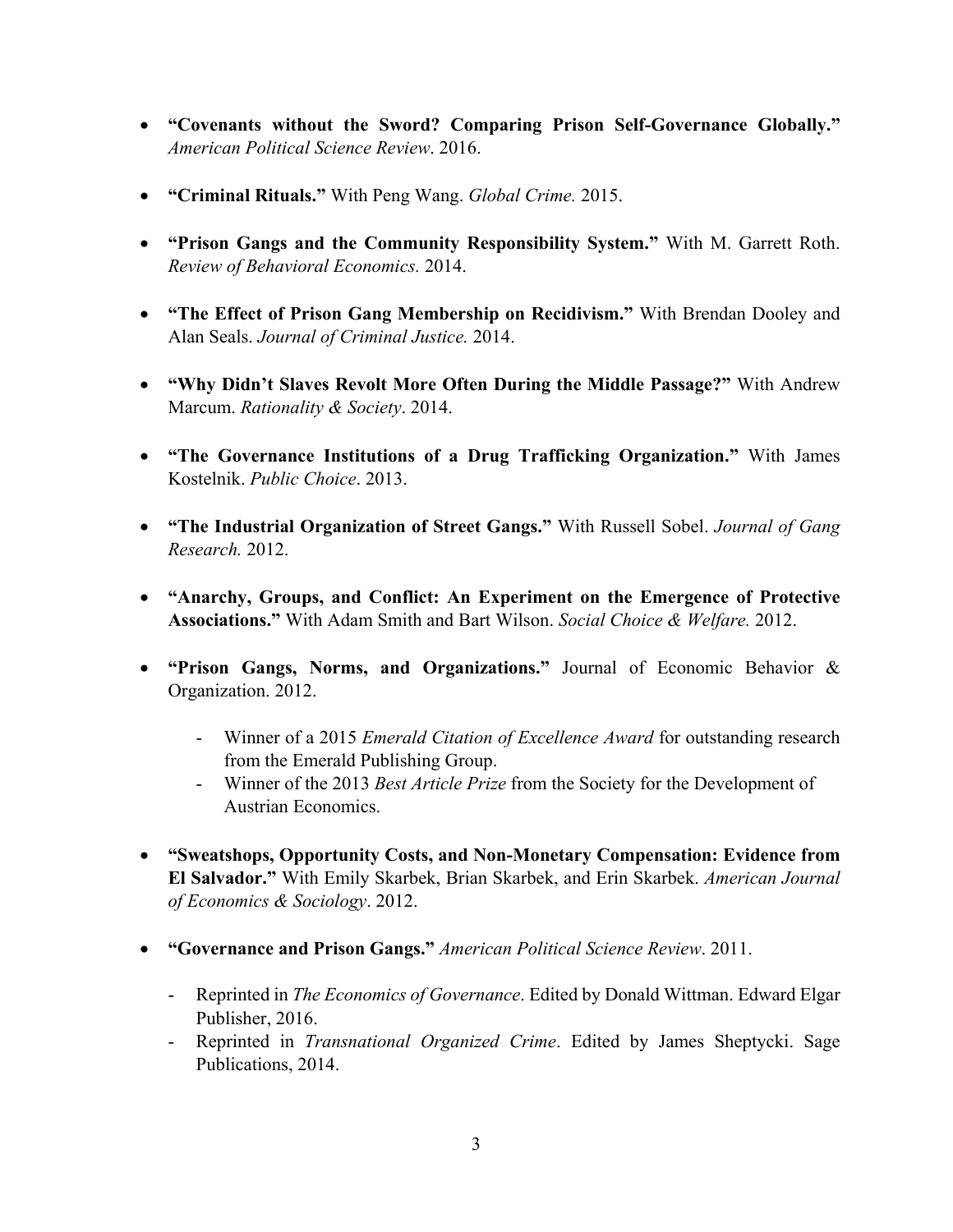- **"Putting the 'Con' into Constitutions: The Economics of Prison Gangs."** *Journal of Law, Economics, & Organization*. 2010.
- **"Criminal Constitutions."** With Peter Leeson. *Global Crime*. 2010.
- **"Self-Governance in San Pedro Prison."** *The Independent Review*. 2010.
- **"Sweatshops Wages and Third World Living Standards: Are the Jobs Worth the Sweat?"** With Benjamin Powell. *Journal of Labor Research*. 2006.

## **WORK IN PROGRESS**

- **"Analytical Narratives in Political Economy."** With Emily Skarbek. *Revising*.
- **"What Makes Signals Credible?"**

## **GRANTS, HONORS, AWARDS**

- **2021 Outstanding Book Award***,* for *The Puzzle of Prison Order*, from the Division of International Criminology of the American Society of Criminology.
- **2021 Outstanding Book Award**, for *The Puzzle of Prison Order*, from the International Section of the Academy of Criminal Justice Sciences.
- **2020 Best Article Prize,** for "Qualitative Research Methods for Institutional Analysis" from the Society for the Development of Austrian Economics.
- **2020 Research Grant,** Centre for the Study of Governance & Society at King's College London for a project on vigilantism. With Danilo Freire. \$10,000.
- **2017 Plenary Lecture** on "Governance without Government" at the Public Choice Society Conference, 3 March.
- **2016 William H. Riker Award**, for *The Social Order of the Underworld*, from the Political Economy Section of the American Political Science Association.
- **2015 Shortlisted, Bracken Bower Prize**, Financial Times and McKinsey & Company.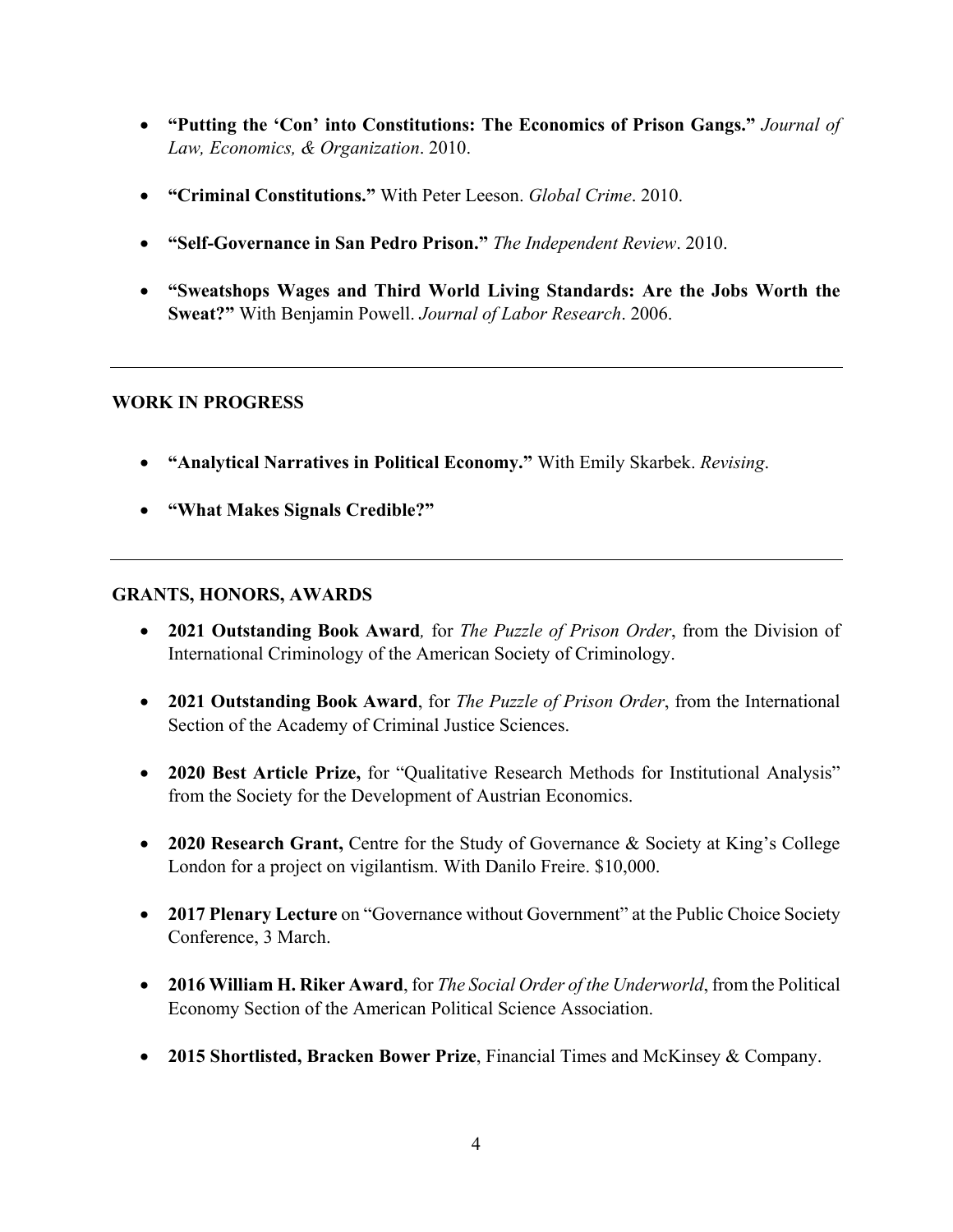- **2014 Shortlisted, Thinking Allowed Ethnography Award**, for *The Social Order of the Underworld*, from the British Sociological Association and the BBC.
- **2014 Outstanding Publication Award,** for *The Social Order of the Underworld*, from the International Association for the Study of Organized Crime.
- **2014 Earhart Foundation Research Grant**, for project on global prison orders. \$16,500.
- **2013 Best Article Prize**, for "Prison Gangs, Norms, and Organizations" from the Society for the Development of Austrian Economics.
- **2012 Earhart Foundation Research Grant**, for the study of California prison gangs. \$20,500.
- **2008 Robert K. Merton Award**, Horowitz Foundation for Social Policy Research, for a project that addresses the relationship between Social Theory and Public Policy.
- **2004 James F. Willis Award for Excellence in Economics**, given to the "Outstanding Undergraduate Student" in the Department of Economics at San José State University.

## **RECENT INVITED PRESENTATIONS (SELECTED)**

- 2021 Notre Dame, Kroc-Kellogg Peace, Conflict, Crime and Violence Workshop, April 28
- 2021 Hong Kong University, Department of Sociology, March 2
- 2021 Harvard University, David Rockefeller Center for Latin American Studies, February 2
- 2021 University of Oxford, ExLegi Seminar Series, February 2
- 2021 University of Washington, Severyns Ravenholt Seminar in Comparative Politics, Jan. 15
- 2020 Duke University, Center for the History of Political Economy, August 27
- 2020 Syracuse University, Seminar on Sovereignty, Order, and Conflict, February 24
- 2020 Duke University, Department of Political Science, February 13
- 2019 UC Berkeley, Department of Political Science, November 7
- 2019 Stanford Law School, November 5
- 2019 Centro de Investigación y Docencia Económicas, May 16-17
- 2019 Texas A&M University, Department of Political Science, April 29
- 2019 MIT, Comparative Politics Speaker Series, March 8
- 2018 Harvard University, Political Violence Workshop, December 4
- 2018 Indiana University Bloomington, Ostrom Workshop, September 24
- 2018 University of Connecticut, Department of Economics, 27 March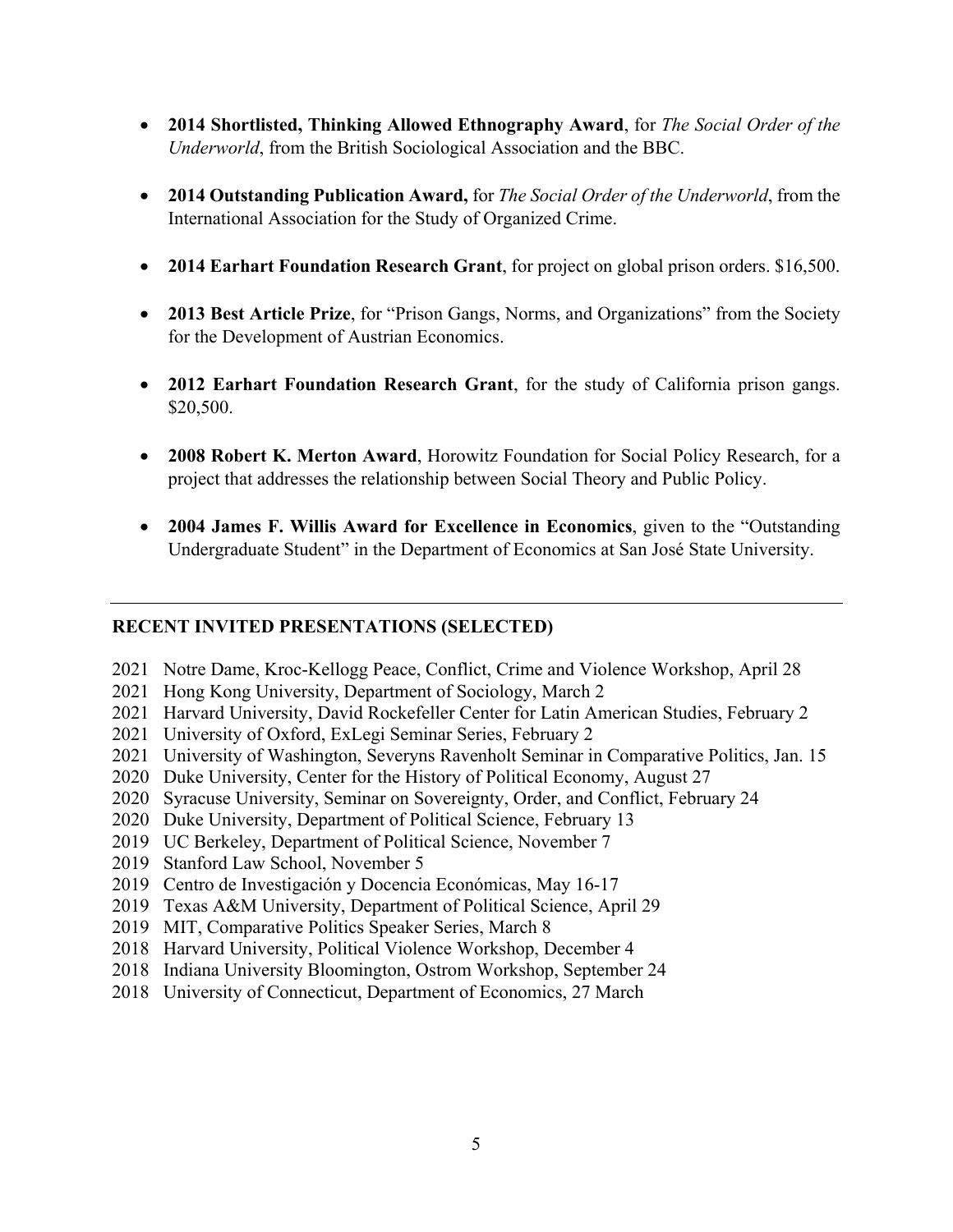#### **TEACHING**

 **Fellow of the Higher Education Academy**, Post-Graduate Certificate in Academic Practice in Higher Education, King's College London, 2014.

# **Undergraduate** Introduction to Political Economy Crime, Punishment, and Politics Analysis of Political Decision Making Private Ordering Institutions and the Law Quantitative Political Analysis

 **Graduate** Institutions, Crime, and Violence Political Economy of Organized Crime

#### **PH.D. SUPERVISION**

Amber Morrris (committee member, Syracuse University, in progress)

Manuel Moscoso Rojas (committee member, in progress)

Connor Staggs (committee member, in progress)

Eva Rios (co-chair, Brown, in progress)

Kaustav Chakrabati (committee member, Brown, 2021)

Jennifer Peirce (committee member, John Jay College of Criminal Justice, 2021)

Irena Schneider (co-chair, KCL, 2017)

Dalibor Rohac (chair, KCL, 2014)

#### **SERVICE**

- 1. To the profession
	- a. Public Choice Society, President 2022-2023, Director 2017-2022
	- b. American Political Science Association, Section Officer of the Political Economy Section, 2018 to 2020.
	- c. Society for Institutional and Organizational Economics, Conference Program Committee member, 2018 and 2019.
	- d. Ostrom Workshop, Indiana University Bloomington, External Affiliate since 2018.